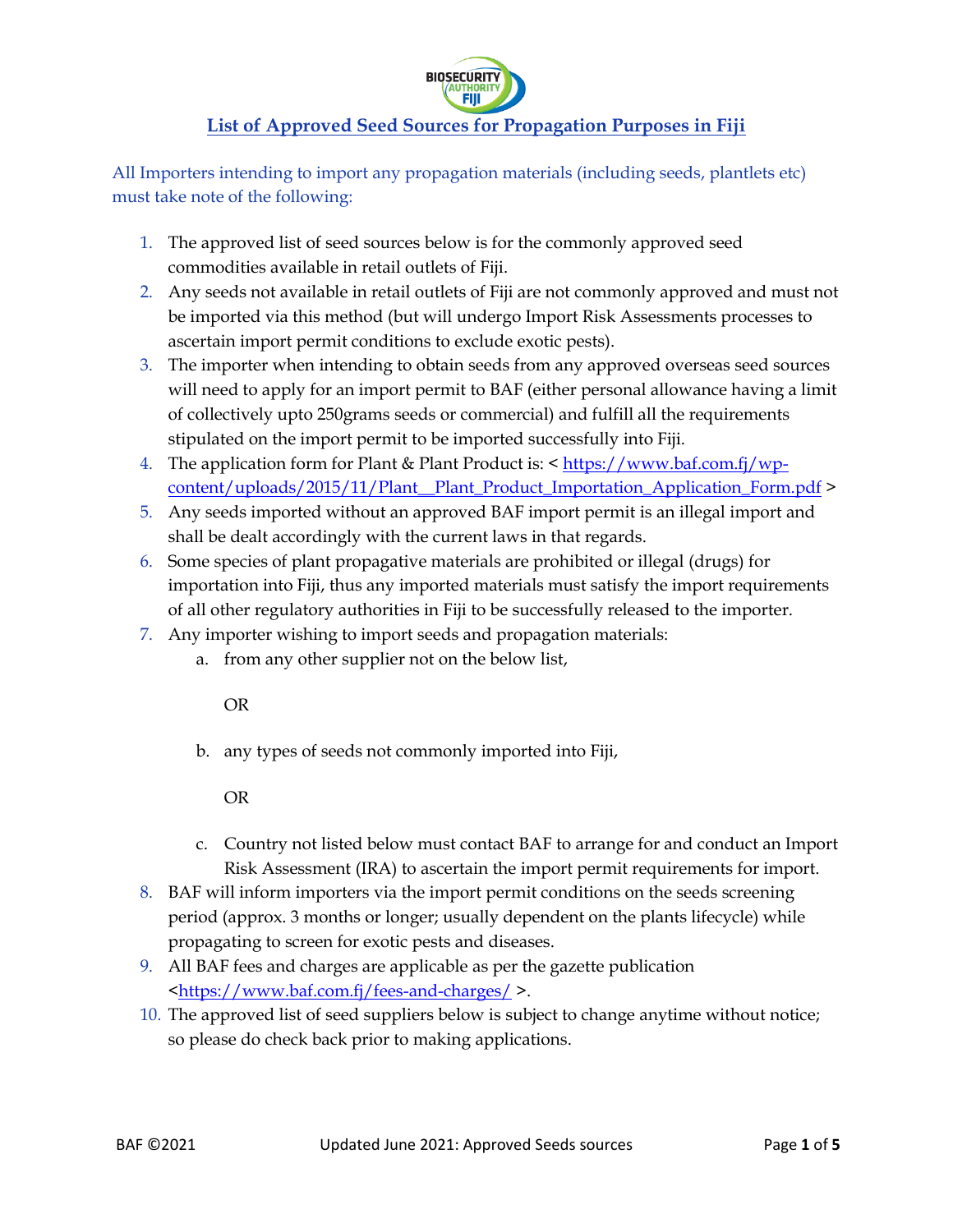

# **AUSTRALIA**

- 1. Mr Fothergills Seeds Pty Ltd, Australia
- 2. South Pacific Seeds, NSW 2680, Australia
- 3. Rijk Zwann (Aust) Pty. Ltd., Australia
- 4. Blue Ribbon Seed & Pulse Exporters, Queensland, Australia
- 5. CSIRO, Australia.
- 6. Yates Australia, NSW 2211, Australia
- 7. Shipards Herb Farm, Queensland, Australia
- 8. Queensland Agriculture Seeds, Australia.
- 9. Heritage Seeds, Brisbane Markets, Australia.
- 10. Avma Trading Company, Melbourne, Australia.
- 11. Freelane Forestry Services Pty. Ltd., West Australia 6236, Australia
- 12. BGP International Pty Ltd, South Melbourne, Victoria, Australia.
- 13. Pioneer Seeds Ltd, Australia
- 14. PGG Wrightson Seeds Australia Pty Ltd, Australia.

### **NEW ZEALAND**

- 1. King Seeds, Katikati 3166, New Zealand
- 2. Alex Mcdonald Ltd. NZ, Christchurch, New Zealand
- 3. Hydratorq Ltd, New Zealand
- 4. Parkland Irrigation Pty. Ltd., Auckland, New Zealand
- 5. Pacific Purchasing Ltd, Po Box 13608, Auckland, New Zealand
- 6. Yates/Venture Exports Ltd, Auckland, New Zealand
- 7. Venture Exports, New Zealand
- 8. Luisetti Seeds Ltd., Rangiora 7440, New Zealand
- 9. Terranova Seeds Ltd., Auckland, New Zealand
- 10. Egmont Seed Company Ltd, New Zealand
- 11. South Pacific Seeds Ltd, New Zealand

## **UNITED STATES OF AMERICA**

- 1. Bonanza Seeds International Inc., Ca 95991, USA
- 2. Harris Moran Seed Company, Modesto. Ca 95352, USA
- 3. Rennes Garden Seedman Co., USA
- 4. Corona Seeds, California, USA
- 5. Jacklin Seed, Idaho, USA
- 6. Johnny's Selected Seeds, Winslow, USA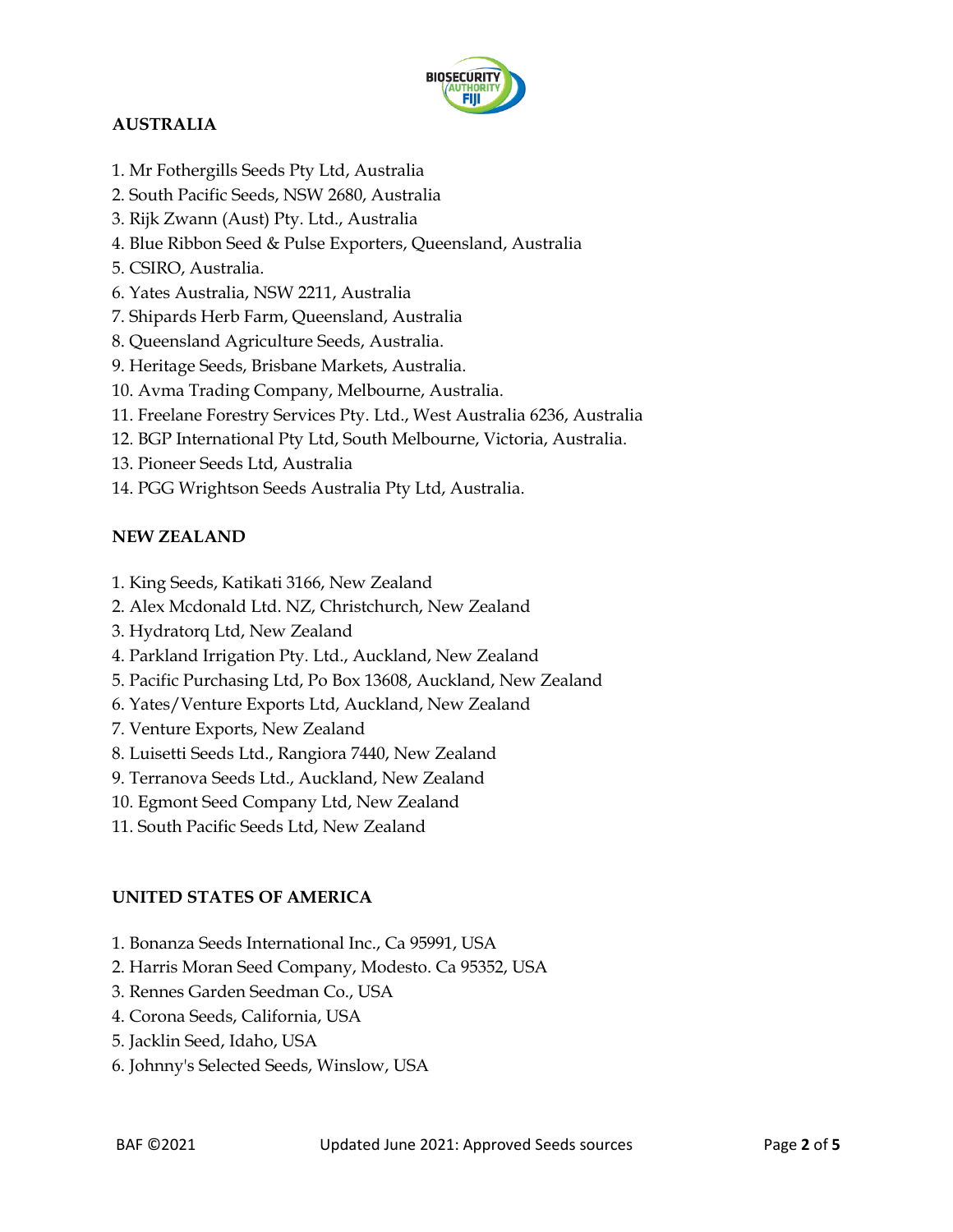

- 7. Ninole Orchard, Hawaii, USA
- 8. American Seed Co, USA
- 9. Trinidad Benham Corp/Conida Seeds Co , USA

# **CANADA**

1. Terralink Horticulture Inc. Ltd., Abbotsford, Canada.

### **HAWAII, USA**

1. University of Hawaii - Papaya Seeds Only

### **TAIWAN**

- 1. Known-You Seed Co Ltd, Kaohsiung, Taiwan
- 2. AVRDC-The World Vegetable Centre, Box 42, Shanhua, Tainan 74199, Taiwan
- 3. International Co-Operation Dev Fund, Tien Mou West Road, Taipei 11157

## **JAPAN**

- 1. Takii & Co. Ltd., Kyoto 8686, Japan
- 2. Tokita Seed Co. Ltd, Japan

## **THAILAND**

1. East West Seeds - 50/1 Moo2, Sainoi - Bang Bun Thong Road, Amphur Sainoi, Thailand - Thailand branch only.

2. King Food Enterprises Ltd. - Yellow Mustard

3. Lion Seeds Co Ltd - 92 Soi 5, Khwaeng Bang Ramat, Khet Taling Chan Krung Thep Maha Nakhon 10170, Thailand.

#### **HONG KONG**

- 1. Clover Seed Co. Ltd., Box 2288, Hong Kong.
- 2. Tak Sang Agricultural & Seed Ltd, Wong Chuk Hang, Hong Kong

#### **MAURITIUS**

1. Flora Marketing, Mauritius

#### **SOLOMON IS**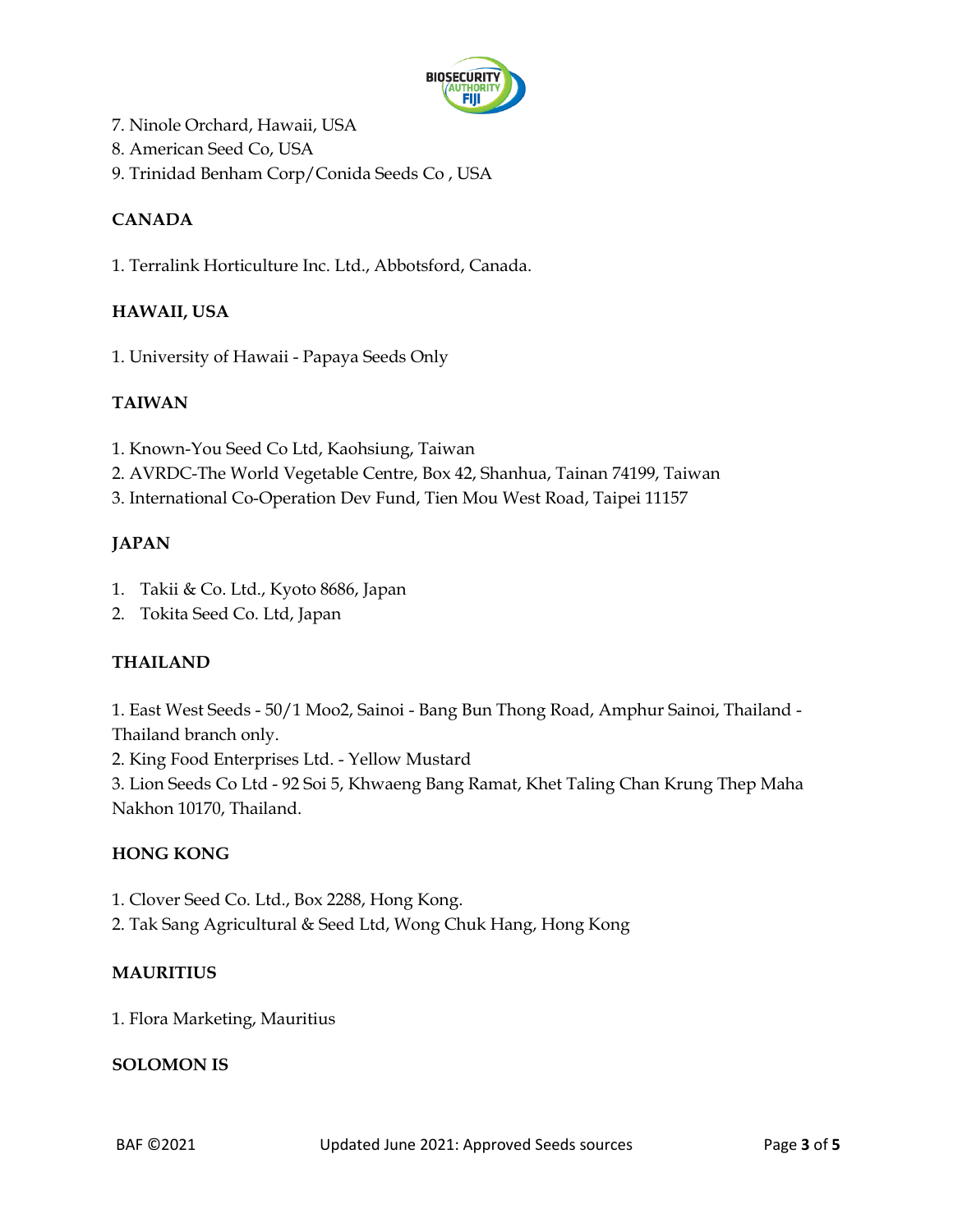

1. Solomon Is Forestry Dept. - Teak Seeds

## **VANUATU**

1. Vanuatu Forestry Department - Sandalwood Seeds

#### **SINGAPORE**

1. Neevimex Trading, Singapore - Indian Sandalwood Seeds

#### **REPUBLIC OF SOUTH KOREA**

- 1. Nong Woo Bio Co Ltd
- 2. Asia Seeds Co Ltd

#### **INDIA**

- 1. R K Seeds, India.
- 2. National Seeds Corporation Ltd (a Gov't of India undertaking)

## **List of Approved Plantlet Suppliers for Biosecurity Authority of Fiji.**

#### **THAILAND**

1. Siam Adenium Co. Ltd -105/157 Sae Ra Nee Lagoon Villa Bang, Bua Thong, Non Thabun, 111110, Thailand.

- Adenium Rose
- Euphorbia (Bare Rooted)
- 2. Kultana Orchids 39/6 Nawong Pracha Patana Road, Donmuang, Bangkok 10210, Thailand.
	- Orchids
	- Adenium Roses
- 3. Ntk Nursery -375 M.2 Soi Prachauthit 76,Samutphakarn,Bangkok, Thailand.
	- Euphorbia